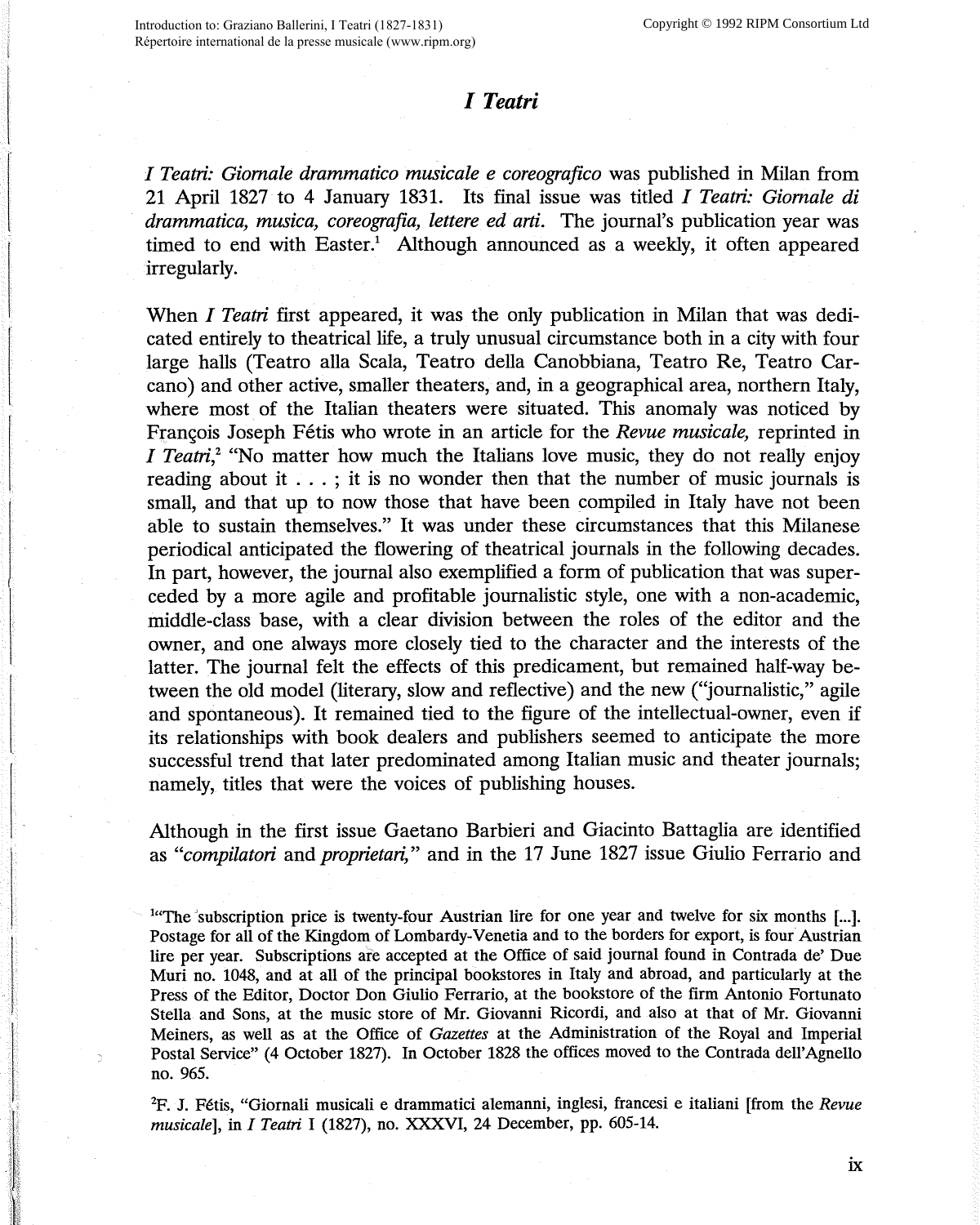Gaetano Barbieri appear as *"direttori* and *editori,"* the director and true craftsman of *I Teatri* is Barbieri.3 In reality, Battaglia collaborates in the capacity of *"estensore musicale"* only during the first months of publication and Ferrario's responsibilities are limited to that of typographer until June 1829. After this date Gaetano Barbieri continues the publication as the sole *"direttore* and *estensore"* with Gaspare Truffi as typographer.

In addition to his ties with non-music publishing enterprises such as those with his typographer Giulio Ferrario and the book dealer Antonio Fortunato Stella, Barbieri constantly fostered relations with the music publisher Giovanni Ricardi. The magazine frequently contains advertising notices and lithographic illustrations produced by Ricordi's establishment, and utilizes Ricordi's store as a place of sale for the journal.

Issues generally consist of sixteen pages in sextodecimo format; the three last numbers, from 28 December 1830 to 4 January 1831, are composed of four pages in octavo, an adaptation to the format and structure of the periodical *L 'Eco* with which *I Teatri* unites in 1831.<sup>4</sup> All issues through 1829 have a jacket: the masthead and the terms for subscription appear on the jacket's first page; advertising announcements or editorial notices figure erratically on the second and third; and the fourth page features the issue's index.

Based on a statement in the first issue, the journal was not addressed "specifically to music," but rather "to the stage and to the fine arts which are its tributaries." *I Teatri* aimed to promote ''good taste in amateurs, both for the art of music and for dramatic art," and to avoid "long theories for which space would be lacking, which *professori* do not seek in a journal of pleasant things, and which dilettantes do not read."<sup>5</sup>

During its four years of publication the structure and the contents of the journal remain unaltered. The issues generally begin with biographies of composers, actors, singers and dancers (frequently accompanied by lithographic portraits), followed by

<sup>3</sup>Modena 1781 - Milan 1853. Mathematician and scholar, translator of French and English dramas, Barbieri was author of comedies and opera librettos, *IL Talismano* and *Giovanna d'Arco* for Pacini, produced at La Scala in 1829 and 1830.

4 On 7 January 1831, after the publication of three transitional numbers, Barbieri announced to the subscribers, "Common interests have persuaded the editor of the journal *I Teatri* and the editors of *L 'Eco* to merge the first into the theatrical part of the second. From 7 January the present subscribers to the journal *I Teatri* will receive the journal *L'Eco* instead."

5 "Plan for the topics treated in this periodical," in J *Teatri* I (1827), fasc. I, 21 April, pp. 1-4.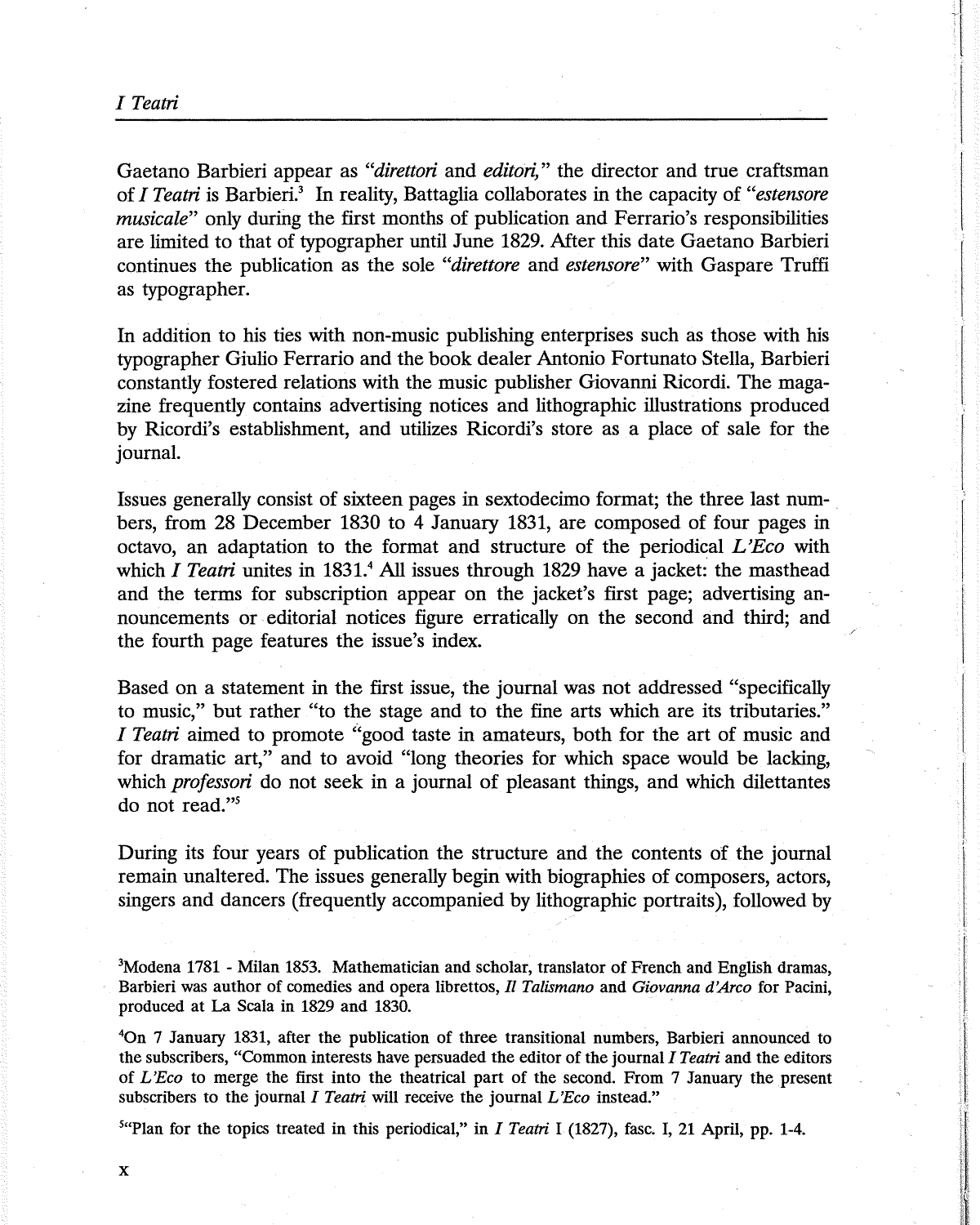articles on aesthetics and history. The most space is reserved for reviews of musical, dramatic and choreographic productions. The "domestic" news, that is Milanese (with particular attention to the activities of the Teatro alla Scala or Teatro Grande), is most prominent; this is followed by news of "Lombardy-Venetia" and "Italy in general" ( of notable interest are the references to "minor" places and theaters), and finally "foreign" news. A rubric for announcements and engagements completes the information on musical and theatrical life.

Of primary importance is the frequent appearance of appendices and supplements, which include news of performances, anticipating or completing the news reported in current issues. The appendices, intermittent from 1827 through most of 1829, are published regularly from the end of 1829 through 1830. They are numbered consecutively from I on 28 December 1829 to LXV on 24 December 1830; from 15 January 1830 the appendices act as jackets for the issues while continuing to be numbered successively based on the numbering system begun on 28 December 1829. For this reason the appendix to issue number 1 of 15 January 1830 also carries the roman numeral X.

Apart from Giacinto Battaglia's<sup>6</sup> initial collaboration and the rare original signed correspondence<sup>7</sup> (which, however, became a regular feature) Barbieri is the sole contributing editor. While his writings are frequently devoted to the spoken theater, he does not fail to comment on the principal musical and choreographic events in Milan. The periodical is completed by the publication of articles reprinted from other Italian and foreign periodicals or furnished by generally anonymous correspondents and collaborators. These articles are often amplified with footnotes by Barbieri.

## Author's initials

B., B.i,\* B. .... .i, G. B., G. B.. B., G. B. B.i, G. B.i, G. B....... B.a, B.......a, G. B.a, G. B.......a, G.o B.a

Gaetano Barbieri

Giacinta Battaglia

C., Comp.

Compilatore

6 Milan 1803-1861. Impresario and journalist, Battaglia founded *II Barbiere di Siviglia* (later *11 Figaro)*  and was the first director of the *Gazzetta musicale di Milano.*  I

<sup>7</sup>Correspondence was supplied by the man of letters and music, Carlo Ritorni of Reggio Emilia, and by Pietro Antonio De Mojana, in Milan. Other signed articles are taken from other periodicals.

Xl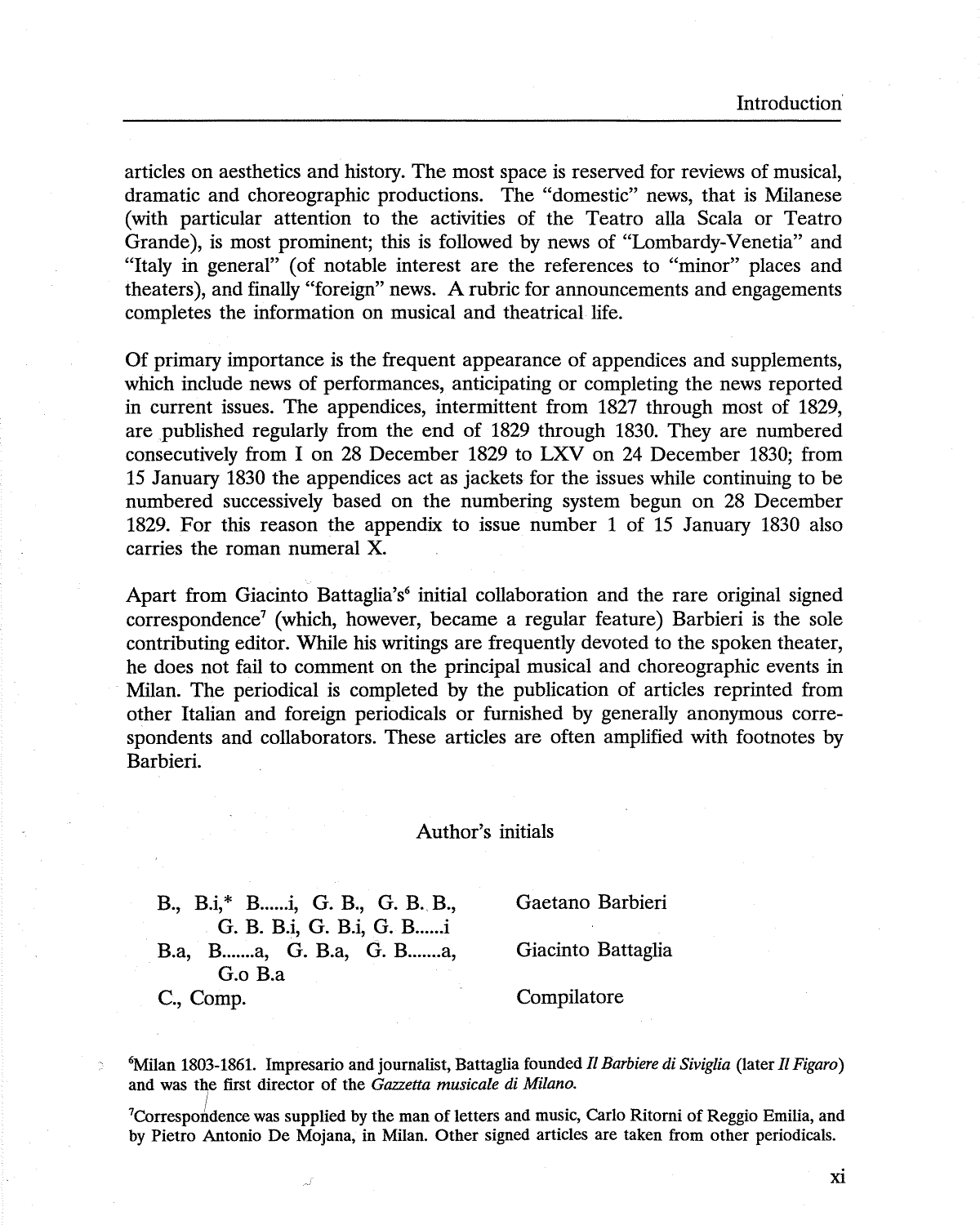*I Teatri* 

C. R., C.... R....... E.,L'E. (F.) P.A. De M. T., Trad. T. L. Carlo Ritorni Estensore François Joseph Fétis Pietro Antonio De Mojana Traduttore Tommaso Locatelli

(S

\*Nata bene: the initials **"B.i"** at **RIPM** number **30:367r** cannot be attributed with certainty.

\* \* \*

This publication is based primarily on issues of the journal (years 1827-1829) housed in the collection of the Biblioteca municipale Passerini Landi in Piacenza and of those (year 1830) in the Biblioteca nazionale Braidense in Milan; the lacunae have been filled by drawing on the collections of the Biblioteca comunale dell' Archiginnasio and of the Civico museo bibliografico musicale in Bologna, of the Biblioteca nazionale Marciana in Venice, and of the Biblioteca universitaria in Pavia.

The completeness of this assembled journal—confirmed by the regular and consecutive numbering of issues, of numbered appendices and of pages—cannot be verified for possible occasional inserts lacking numeration ( separate appendices, various supplements, portraits). Because jackets have not been found for issues III and IV of 1827, publication dates have been assigned in brackets, based on news reported therein.

Errors in pagination are corrected in brackets in the page number column and placed beside the numbers found in the journal. Wherever the error continues on successive pages, the sequence found in the periodical has been maintained without further correction after having denoted the initial error as described above.

Indications of publication errors reported in the rubric "errata-corrige" or otherwise corrected in later articles have been noted in the place where the error is recognized with an errata indication, namely, the **RIPM** number containing the error followed by the corrected information.

In cataloguing the musical, theatrical and choreographic productions, the genre or musical form (ballet, vaudeville, comedy, tragedy, symphony, cantata, etc.) is generally supplied next to the title when specified. No genre indication, however, is supplied for opera. Consequently, the entry "opera" in the Index does not contain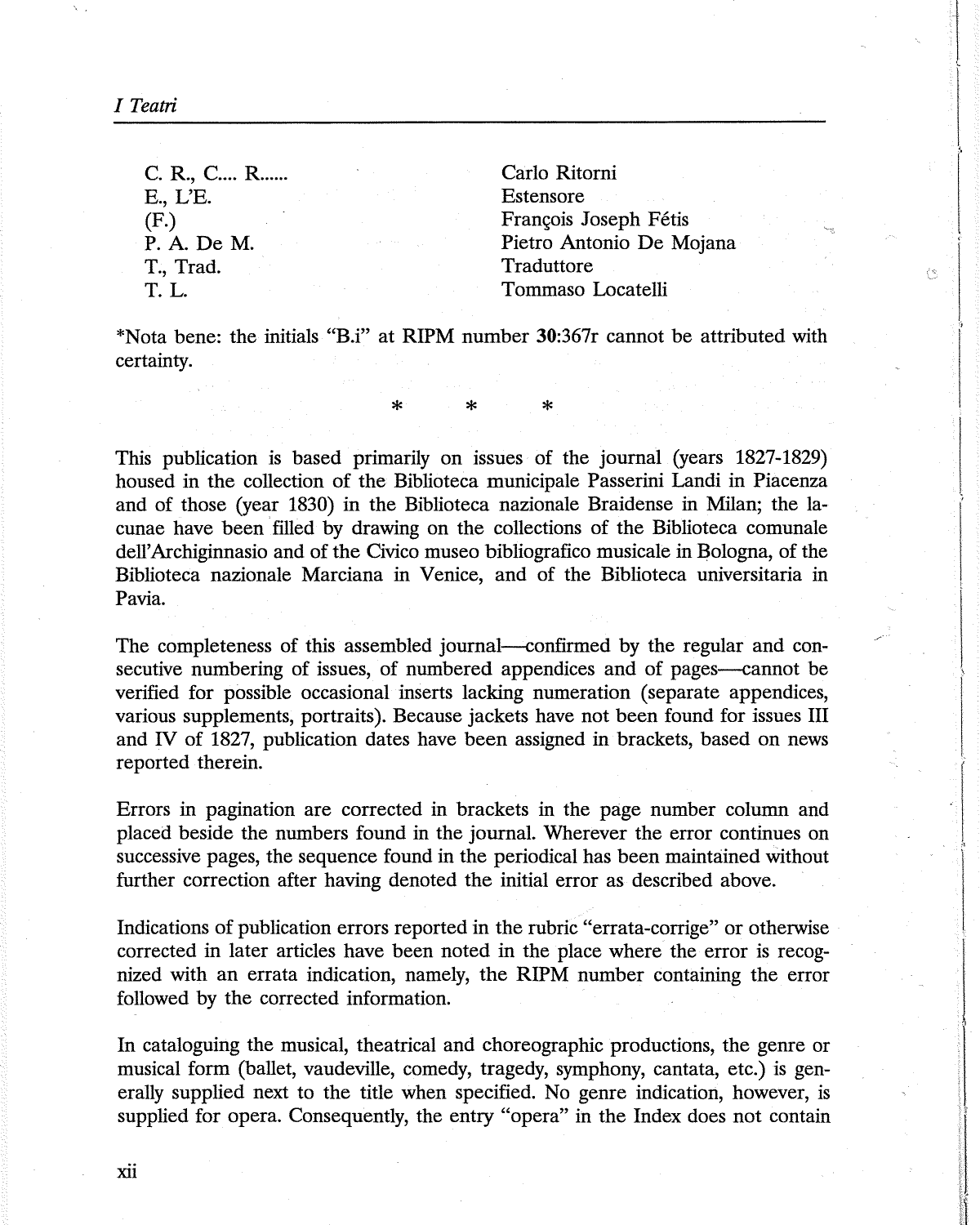notices on individual productions, but rather considerations of the genre. The term "opera nuova," has been retained in the Calendar and the Index (as a lead term). It generally refers in the journal to world premieres, but may also indicate local premieres.

When citing the authors of ballets, the periodical rarely distinguishes between the author—that is the choreographer—and the person who mounts a ballet "composed" by others. This generalization has been maintained in the Calendar.

For clarity, the title generally employed in the periodical to denote the director of an orchestra, "direttore," has been identified in the Calendar as "direttore d'orchestra," which also constitutes a lead term in the Index. This term should be taken to mean "primo violino e direttore d'orchestra."

The spelling adopted by the journal for Italian and foreign cities has been maintained both in the Calendar and the Index. Therefore, some German cities beginning with the letter "K" in modern spelling (Kassel, for example), will appear under the letter "C" (Cassel) conforming to the nineteenth-century form.

In the journal, the titles of periodicals are often cited in an approximate manner. In a few cases it has not been possible to ascertain their correct form or to identify their exact title. All of these are entered in the Calendar as they appear in the periodical. Those that are probably generic appear within quotation marks as if a precise title (i.e., "Gazzetta di Torino" for "Gazzetta piemontese," "Gazzetta" or "Giornale di Napoli" for "Giornale del Regno delle due Sicilie"). Such titles constitute lead terms in the Index. In cases of titles that are clearly approximate (i.e., Gazzetta milanese for "Gazzetta di Milano," Gazzetta fiorentina for "Gazzetta di Firenze") the appellations given by the periodical have been transcribed without quotation marks; in the Index these approximate forms appear under the correct entry (Gazzetta milanese under "Gazzetta di Milano," Gazzetta fiorentina under "Gazzetta di Firenze"). Translations of foreign titles appear as they do in the journal even if two slightly different titles most likely refer to the same periodical (i.e., "Gazzetta d'arti e letteratura" and "Giornale d'arti, letteratura e teatri").

The articles are often accompanied by footnotes: these amplifications have been catalogued as sections distinct from the principal unit when they are not by the author of the article, or when they are particularly significant and/or autonomous in regards to the content of the article itself. Barbieri is the author of the footnotes unless otherwise noted, even when unsigned; his name has been indicated within square brackets in cases where necessary to denote the "point and counterpoint" between the author of an article or a letter and the director of the journal.

xiii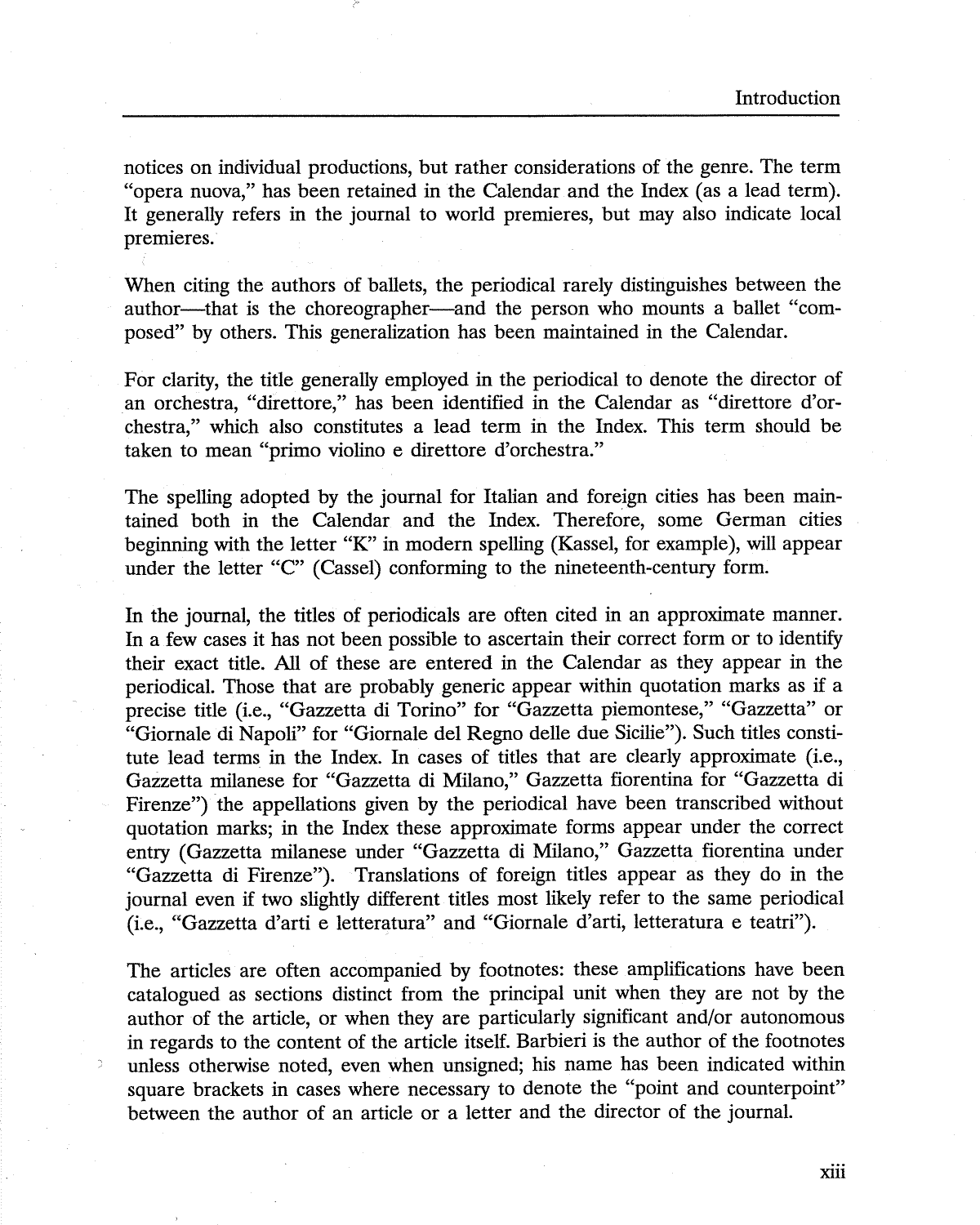*ITeatri* 

Initials or abbreviations (A. C., Art. com., G. P., G. di B., Lett., etc.) are often found at the end of articles in place of the signature. These often refer to the article's original place of publication or its type ( *Gazzetta Piemontese, Gazzetta di Bologna,* Articolo Comunicato, Lettera, etc.). Such initials or abbreviations have been reported within parentheses at the end of the title column. A list identifying these abbreviations follows.

Ċ,

A. C. **Ac. AdiL.C. Adil.c. A di** I. **Art. C.**  Art. com. **Art. di lett.** c. Art. di lett. com. **Artie.** comunic. **D. G.** T. A L. **di Bol. G. M.** (see **Nota bene) G. M. di** L. **G. M. di Lipsia**  G. **Mus.** di Lipsia **G.N. G. P.**  G. P. **di V. G. P. di Ven.**  G. P. di Venezia **G.T.A**  G. T. A L. **di Bol.**  G. T. A e L. G. T. A e L. **di Bol.**  G. Torinese G. V. d' Arti Letteratura G. d'Arti e Lett. di Vienna G. di B. (see **Nota** bene) **G. di** Bologna **G. di C. G. di C.** F. **G. di C.** I. **V.**  G. di Comm. G. di **Comm. di F.**  G. di F. **G. di** Firenze **G. di G. G. di M.** (see **Nota bene) G. di N. G. di** P.

Articolo Comunicato Articolo comunicato Articolo di Lettera Comunicata Articolo di Lettera comunicata Articolo di lettera Articolo Comunicato Articolo comunicato Articolo di lettera comunicata Articolo di lettera comunicata Articolo comunicato Dal Giornale Teatri Arti Letteratura di Bologna Gazzetta Milanese Gazzetta Musicale di Lipsia Gazzetta Musicale di Lipsia Gazzetta Musicale di Lipsia Gazzetta Napoletana Gazzetta Piemontese Gazzetta Privilegiata di Venezia Gazzetta Privilegiata di Venezia Gazzetta Privilegiata di Venezia Giornale Teatri Arti [e Letteratura] Giornale Teatri Arti e Letteratura di Bologna Giornale Teatri Arti e Letteratura Giornale Teatri Arti e Letteratura di Bologna Gazzetta Torinese Giornale Viennese d'Arti Letteratura Giornale d' Arti e Letteratura di Vienna Gazzetta di Bologna Gazzetta di Bologna Giornale di Commercio Giornale di Commercio Firenze Giornale di Commercio Industria Varieta Giornale di Commercio Giornale di Commercio di Firenze Gazzetta di Firenze Gazzetta di Firenze Gazzetta di Genova Gazzetta di Milano Giornale di Napoli Gazzetta di Parma